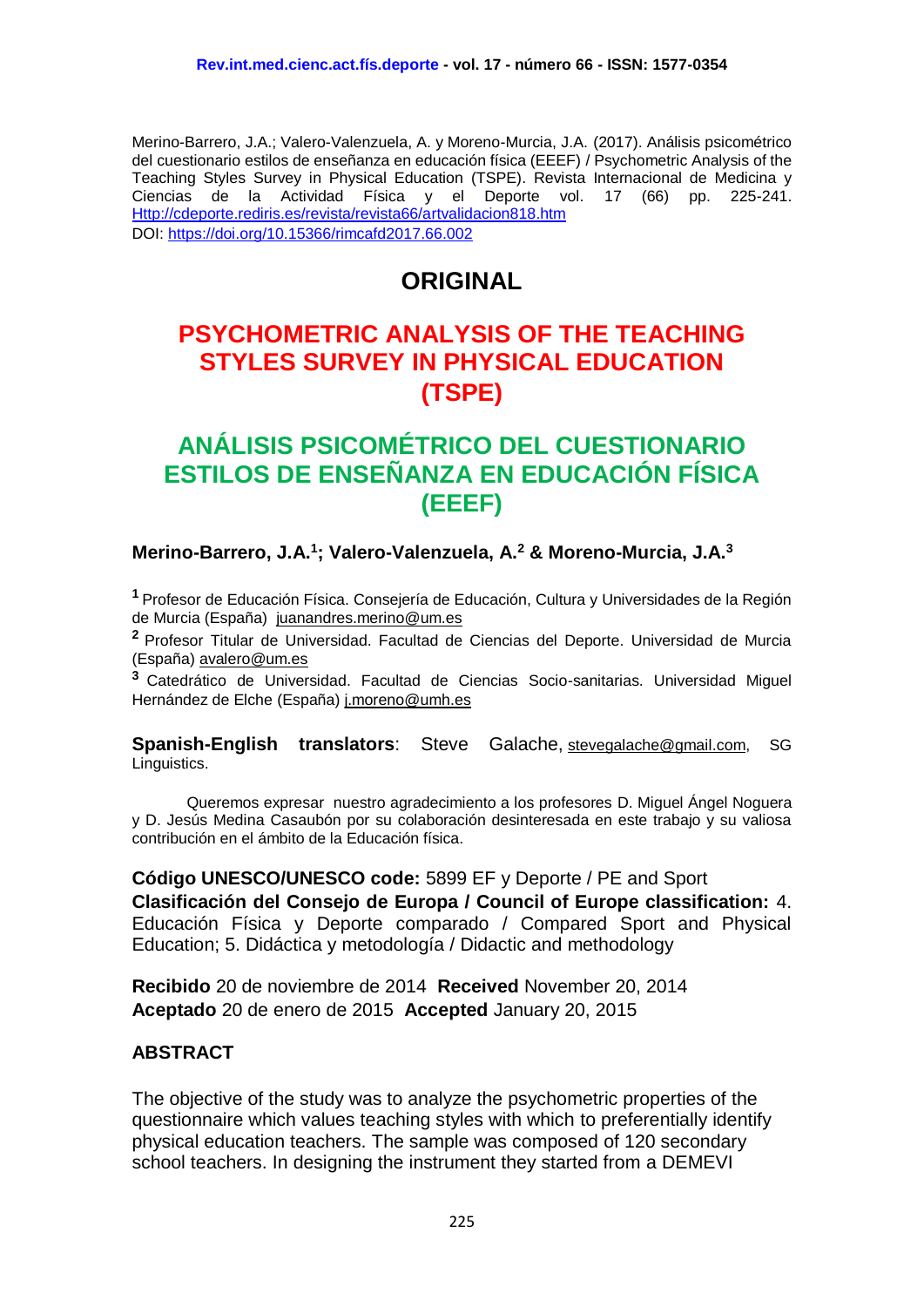questionnaire to which 12 expert judges got the validation of content. After the respective factor, exploratory and confirmatory analysis, five-factor model and 20 items were obtained, which showed satisfactory indexes of adjustment. Acceptable levels of internal consistency and temporal stability were obtained. Teachers under 30 years of age valued more the cognitive, participative and socializing styles, while men under 30 years of age identified more with traditional character styles compared to women of the same age who preferred the cognitive ones. The teaching styles questionnaire in physical education provide reliable and valid evidence for use.

**KEYWORDS***:* physical activity, psychometrics, validation, methodology, sport, **instruction** 

#### **RESUMEN**

El objetivo principal fue analizar las propiedades psicométricas del cuestionario que valora los estilos de enseñanza con los que se identifican preferentemente los docentes de educación física. La muestra estuvo compuesta por 120 docentes de Educación Secundaria. Para el diseño del instrumento se partió del cuestionario DEMEVI al que 12 jueces expertos dieron la validación de contenido. Tras los respectivos análisis factoriales, exploratorios y confirmatorios, se obtuvo un modelo de cinco factores y de 20 ítems presentando índices de ajuste satisfactorios. Se obtuvieron niveles aceptables de consistencia interna y estabilidad temporal. El profesorado menor de 30 años valoraba más los estilos cognitivos, participativos y socializadores, mientras que en función del sexo, los hombres menores de 30 años se identificaban más con estilos de carácter tradicional frente a las mujeres de la misma edad que preferían los cognitivos. El cuestionario de estilos de enseñanza en educación física proporciona evidencias fiables y válidas para su uso.

**PALABRAS CLAVE***:* actividad física, psicometría, validación, metodología, deporte, docencia.

#### **INTRODUCTION**

The aspects related with the teaching methodology are one of the study variables most frequent in research related to the optimization and improvement of the process of teaching-learning (Delgado, 1991; Sicilia-Camacho and Delgado, 2002). In this sense, teaching styles used by teachers may be decisive for the pedagogical approach, fundamental to the advancement of student autonomy (Moreno-Murcia, Conde, and Saenz-Lopez, 2012) and influential in their learning process. Its use causes a particular student interaction and knowledge transfer, it offers teachers a set of teaching options that can generate a particular classroom environment and can be used as a guideline to reflect, refine and revitalize (Mosston and Ashworth, 1993). But even bearing this importance in the teaching-learning process, the design of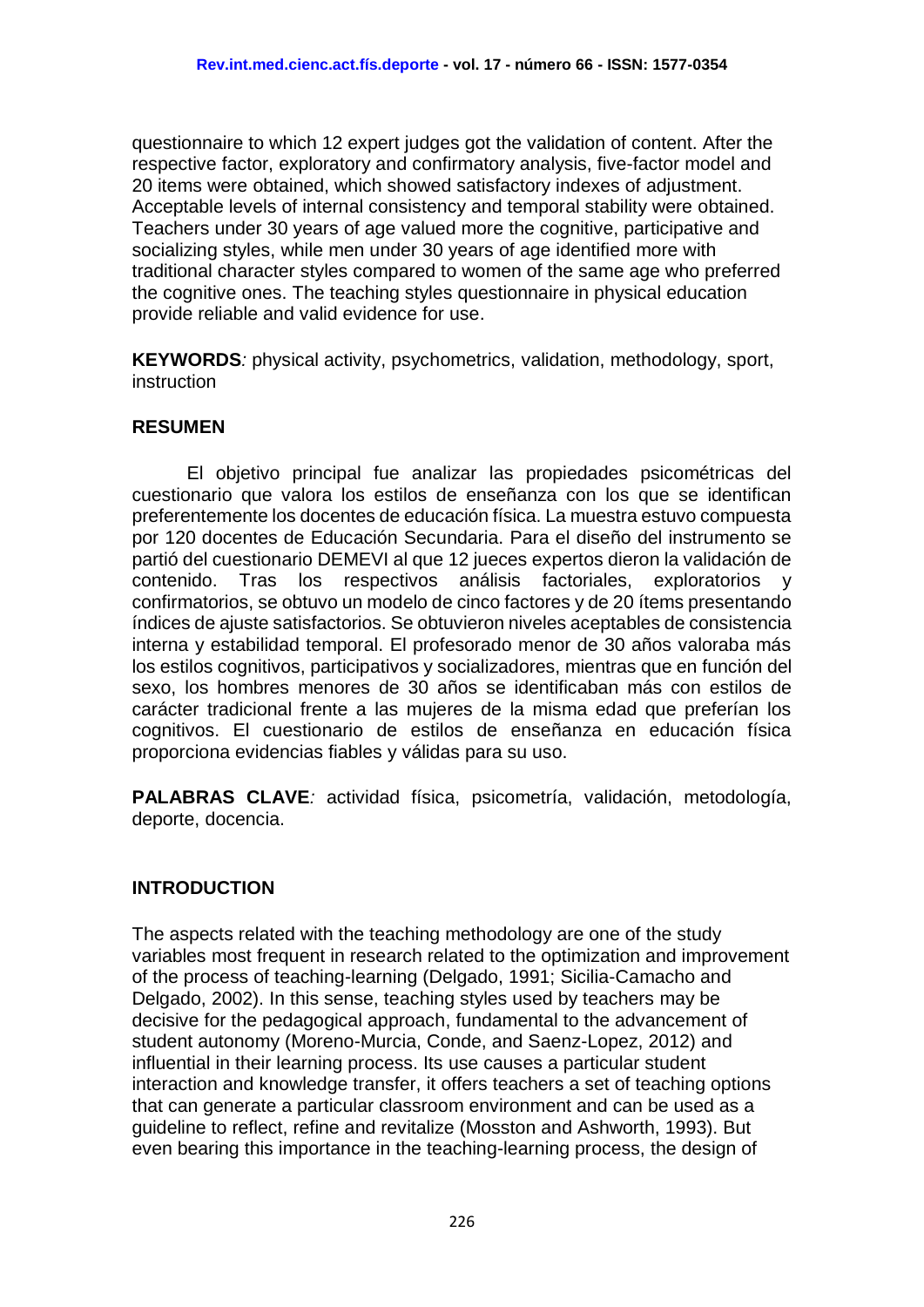instruments for measuring teaching styles in physical education are scarce. For this reason, we consider it necessary to present new scales that allow measuring them as objectively as possible.

Delgado (1991) indicates that teaching styles are "the mode or form taken by didactic relationships between the personal elements of the teaching process and the learning of both technical and communicative level as well as at the level of organization of the class group and their relationships, depending on the decisions made by the teacher "and develop styles of teaching along a continuum establishing six major families: traditional, individualizing, participative, socializing, cognitive and creative.

Most studies to date are of a descriptive and correlational character and are based upon studying the role of continuous teaching styles in education (Ashworth, 1992; Delgado, 1991; Mosston and Ashworth, 1993; Sicilia-Camacho and Delgado, 2002; Sicilia-Camacho and Brown, 2008, among others). In some studies (Alarcon and Reyno, 2009; Delgado, Medina, and Viciana, 1996; Isaza and Henao, 2012, González-Peiteado and Pino-Juste, 2013b, 2014) it is noted how physical education teachers show a clear trend in the desire to go towards active teaching styles such as participatory, individualizing, creative and socializing. Conversely, a negative rating to traditional styles is appreciated, especially in its strictest design. Som, Walls, Pascual and Medina (2008) showed that there was no style better than another style of teaching, although the style of teaching most used by teachers and which were safer was the traditional (Conte and Moreno, 2000; Cothran et al., 2005; Jaakkola and Watt, 2011; Kulinna and Cothran, 2003; Moreno and Conte, 1998; Syrmpas and Digelidis, 2014)

Other works, relate the variables of gender and age in the identification of teachers with different teaching styles, presenting controversial results, establishing a significant influence on the female preference for innovative styles and the more typical masculine styles which are traditional (Aktop and Karahan, 2012; González-Peiteado and Pino Juste, 2014; Saenz-Lopez, Sicilia-Camacho, and Manzano-Moreno, 2010) in contrast to other studies that affirm to have no influence (Jakkola and Watt, 2011). Relative to age, certain studies affirm their determination not to use different styles (Jakkola and Watt, 2011) as opposed to others who establish their influence (Syrmpas and Digelidis, 2014).

Among the diversity of instruments for measuring teaching styles the *Learning and Performance Orientations in Physical Education Questionnaire* (LAPOPECQ), used by Papaioannous (1994) stands out, consisting of 27 questions referring to the different ways in which a teacher can intervene. On the other hand, Cothran, Kulinna, y Ward (2000), create an instrument (*Questionnaire of Students' Experiences and Perceptions of Teaching Styles*) which uses the Mosston spectrum to study the experiences they teachers have with teaching styles. Later Cothran et al. (2005) study this with a questionnaire using a Likert scale consisting of variables ranging from 1 (*Never*) to 5 (*Always*) uses that have teaching styles based on Mosston and Ashworth (1993). In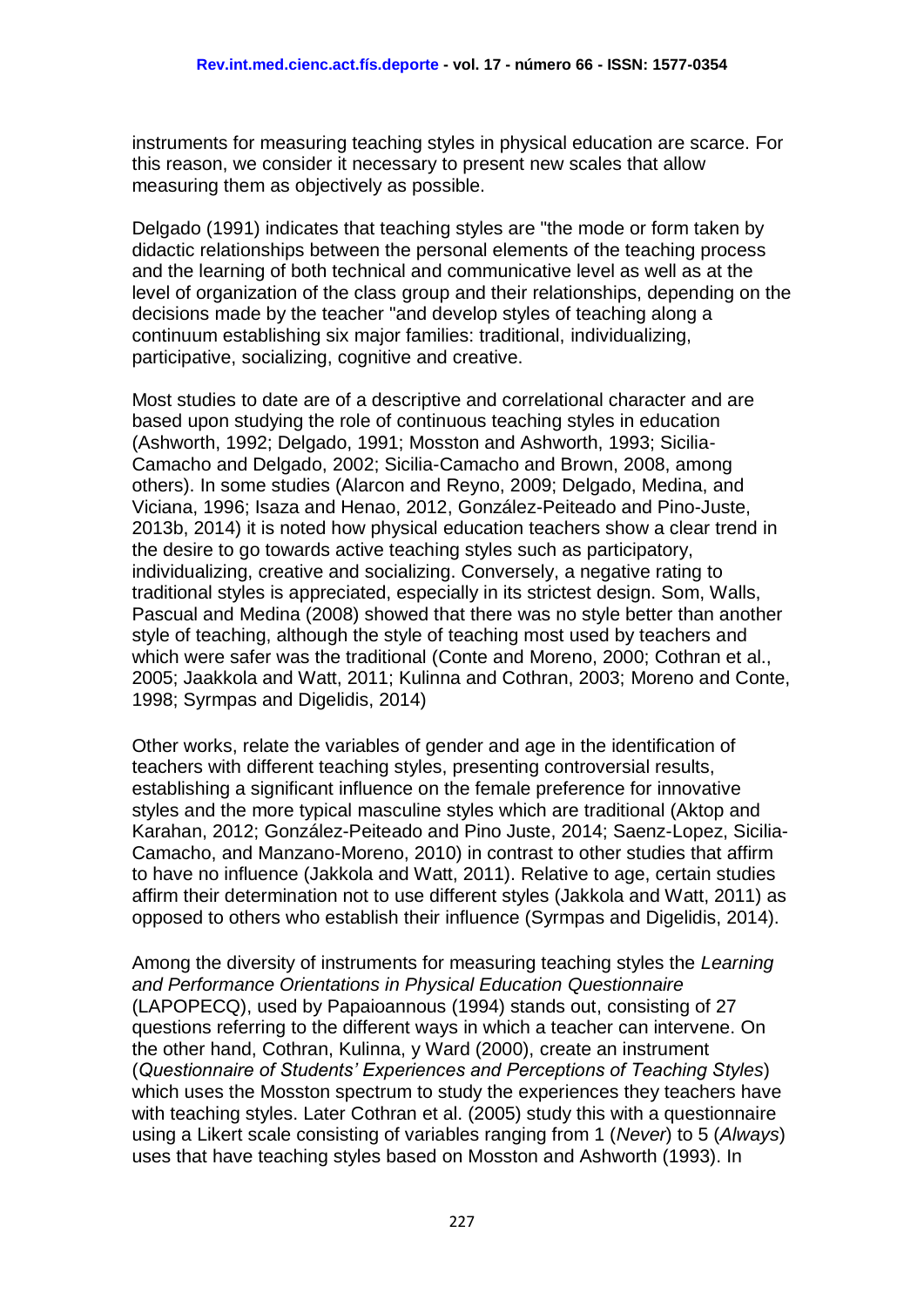Spain and Latin America (the DEMEVI questionnaire developed by Delgado, Medina, and Viciana (1996) has been primarily used, and has been the reference tool in research related to teaching styles developed by Delgado (1991). Other authors such as González-Peiteado, Castedo and Pino-Juste Lopez (2013a) developed a questionnaire called Scale of Teaching Styles (ESEE) analyzing the construct of teaching styles. In this work, they study the psychometric properties of the scale, concluding the existence of six factors identified as academic, individualizing, cooperative, reflective, inquisitive and innovative. In a later work, González-Peiteado and Pino-Juste (2014), delve into the study of the scale identifying two major factors, academic and active, subdividing the latter in five (individualizing, cooperative, reflective, inquisitive and innovative). At the same time they present the results of the study in which they analyzed representations and beliefs of teacher training students from universities in Galicia regarding teaching styles. It is concluded that the active style is preferred to the detriment of academic style and, according to criteria of gender, men have a greater trend towards academic styles than women.

# **OBJECTIVE AND HYPOTHESIS**

The aim of the study was to analyze the psychometric properties of the questionnaire which assesses teaching styles with which we can preferentially identify PE teachers, as well as differences in relation to the variables of gender and age. It is expected that the survey provides reliable and valid evidence for use, as well as having the creative, participative, individualizing and socializing styles become those with which PE teachers preferentially identify themselves.

## **METHOD**

## **Participants**

We have used two types of participants, firstly, we requested the collaboration of 12 expert judges who formed two distinct groups: the first group was composed of seven expert judges from six different Spanish university colleges. The prerequisites for acquiring the status of expert judge were to be a full professor at the corresponding university in the sciences of physical activity and sport and be specialists in methodology and research and / or teaching in physical education. The second group of judges was composed of five expert physical education teachers in secondary schools. The prerequisites for acquiring the status of expert judge were to be a doctor in physical education or a professor in the faculty and provide direct instruction in public schools at different levels of the educational system of Secondary Education and Formative Cycle.

To provide evidence of validity of the scale, a sample of 120 teachers of physical education in Compulsory Secondary Education Secondary (90 men and 30 women) between 30 and 60 years was used (*M* = 44,58; *DT* = 9,72). For this purpose, we performed sampling according to criteria of accessibility.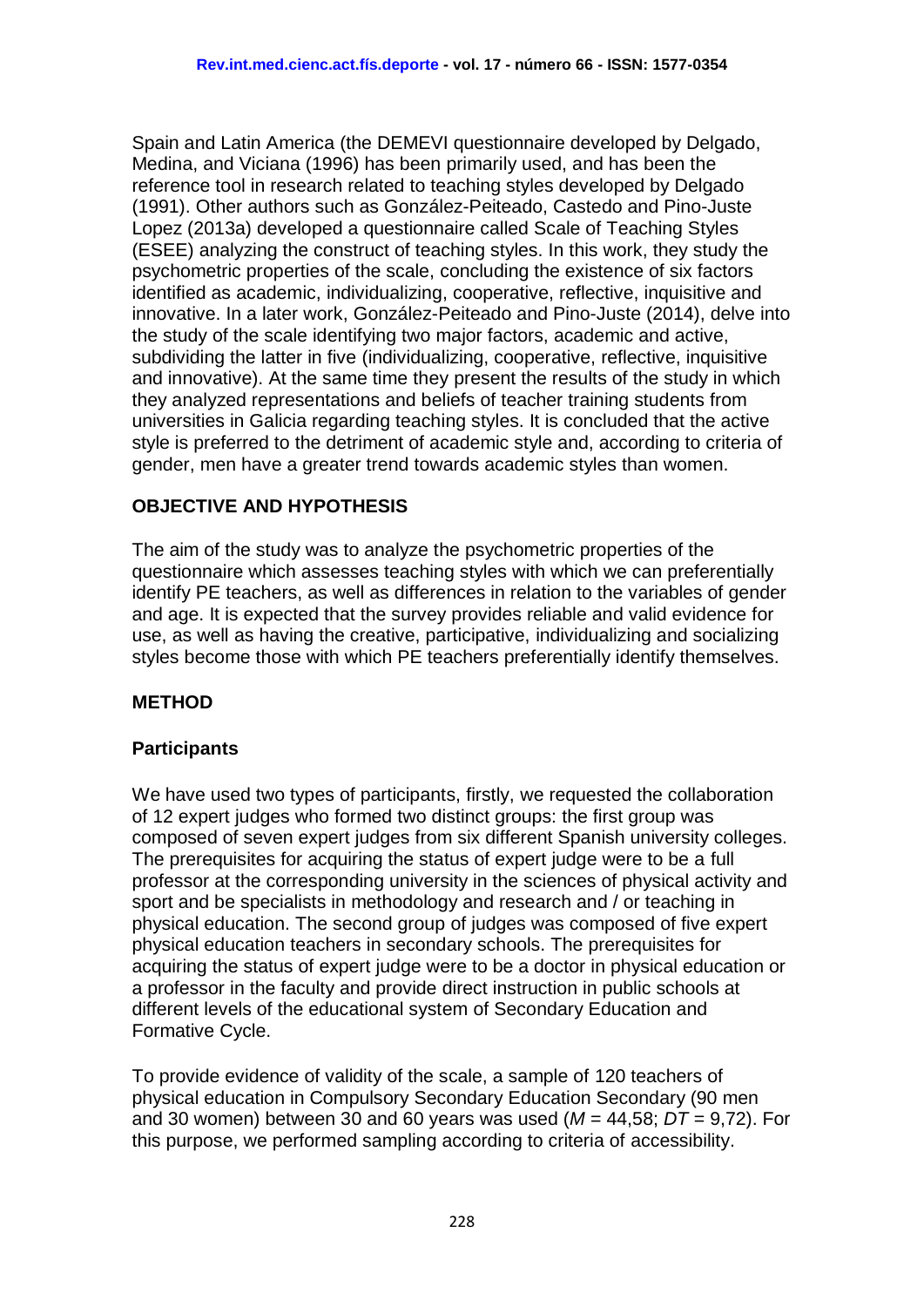#### **Instrument**

## **Teaching Styles (TSPE)**

We started from the instrument developed by Delgado, Medina, and Viciana (1996) to assess teaching styles preferred by teachers of physical education. The original questionnaire consists of 60 items (10 for each teaching style) expressed in statements that refer to the six groups of styles (traditional, individualizing, participative, socializing, cognitive and creative) developed by Delgado (1991), to be answered by teachers with a Likert scale where 1 corresponds to "strongly agree" and 5 "strongly disagree". The preceding sentence was "As a teacher of physical education, I think ...".

#### **Procedure**

A qualitative assessment of the items of the original questionnaire (content validity) by 12 expert judgment (Osterlind, 1989) was performed. Two shipments to the valuation of the items were performed. In a first shipment they assessed items in the original questionnaire according to membership criteria, representativeness and accuracy having to be rated on a Likert scale of 1 to 10. In addition to globally assessing the questionnaire considering the general format and content criteria using the same scale, they were given a section where they could make annotations and general comments on each of the items and could write an alternative wording for each item, if deemed appropriate. Following the approach of Bulger and Housner (2007), those items that obtained mean scores under seven among the three criteria were eliminated, while the items scored between seven and eight were reviewed and those with scores on average over eight remained. Aiken's V was analyzed (Merino and Livia, 2009) for each of the items having to reach higher values at intervals of 0,70 to 95% to keep it on scale. Following these considerations the questionnaire was initially composed of 36 items. Due to the substantial changes that were made, it was decided to resend the modified questionnaire to the two groups of experts to reassess it following the same requirements on items for their membership on the scale. Finally, the new version of the questionnaire had 36 items that could measure the six theoretical dimensions corresponding to each of the families of teaching styles (Merino-Barrero and Valero, 2014).

The new version of the questionnaire was administered to teachers via e-mail with an attached letter explaining the purpose of the study, requesting their cooperation and ensuring their anonymity. We also attached a link with direct access to a website, where they should respond to the questionnaire by an automated process within a period not longer than three weeks.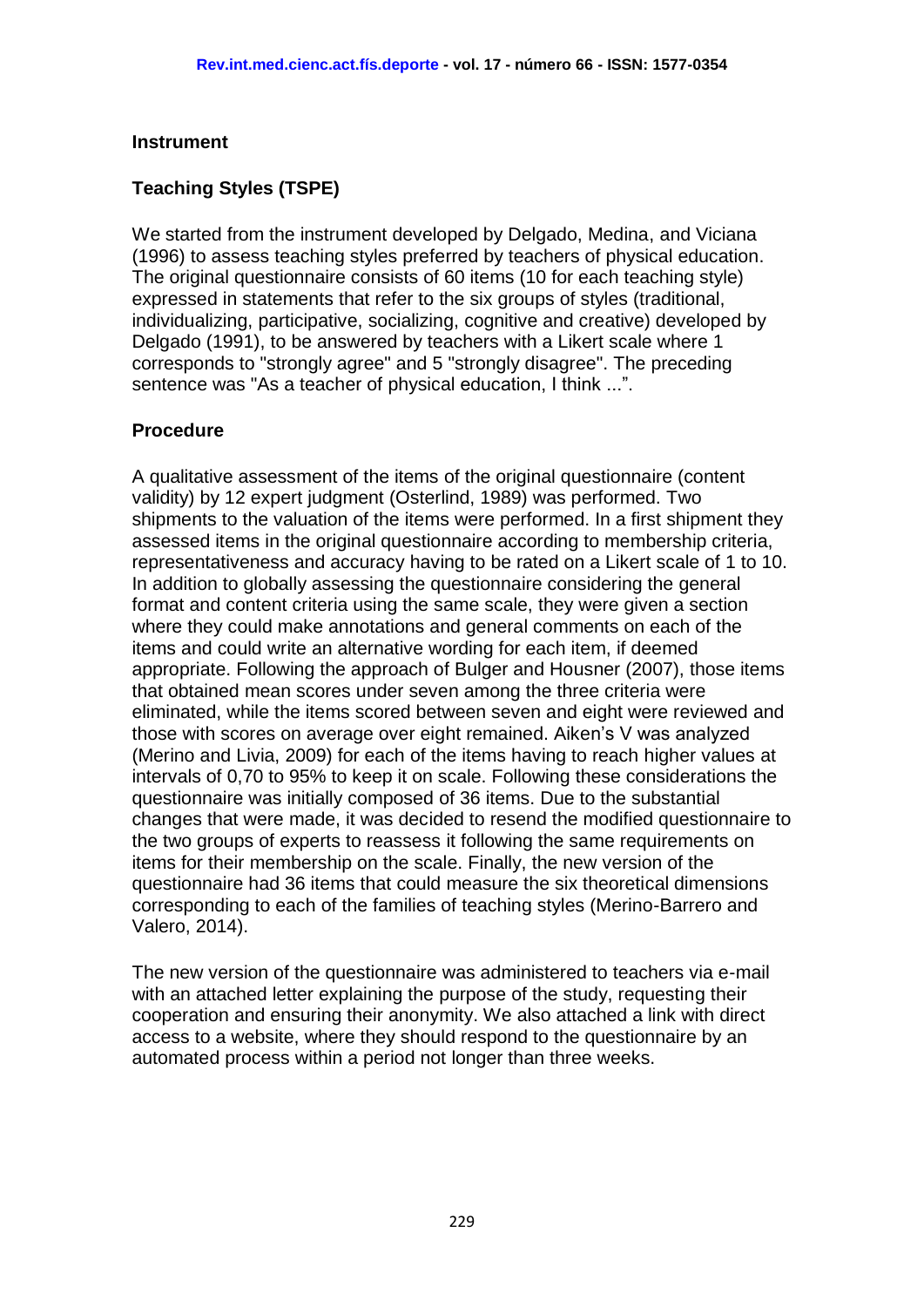### **DATA ANALYSIS**

We calculated descriptive statistics, bivariate correlations, confirmatory factor analysis (CFA) from data taken from exploratory factor analysis (EFA) and an analysis of internal consistency, following the recommendations of authors like Bentler (2007), Byrne, (2001), Clark y Watson (2003), García-Jiménez, Gil-Flores, y Rodríguez-Gómez (2000) and Kline, (2005).Furthermore, the temporal stability of the scale was found in a second study. To analyze differences in preference for a particular type of teaching styles, multivariate variance analysis (MANOVA) were performed according to sex and age of teachers, considering as independent variables, and the factors of the styles as dependent variables. To perform statistical analysis SPSS 20.0 and AMOS 18.0 was used.

## **RESULTS**

#### **Item analysis and reliability of the scale**

In the statistical analysis, the item-factor contained in the original questionnaire and validated in terms of content by the panel of expert judges, detailed distribution is maintained. The characteristics of the items were analyzed by checking if the alpha of the scale increased with the removal of any items, as well as taking into account the criteria assumed to retain an item within a factor: correlation coefficient corrected item-total (CCIT-c)  $\geq$  0,30 and all response options had been used at some point. The distribution of responses of the items was also found by analyzing the asymmetry and kurtosis, with some of them beating the recommendations of certain authors to values between 0 and 2 as in the case of items 9, 30 and 35. It was decided to maintain and check its performance in subsequent factor analysis (Table I).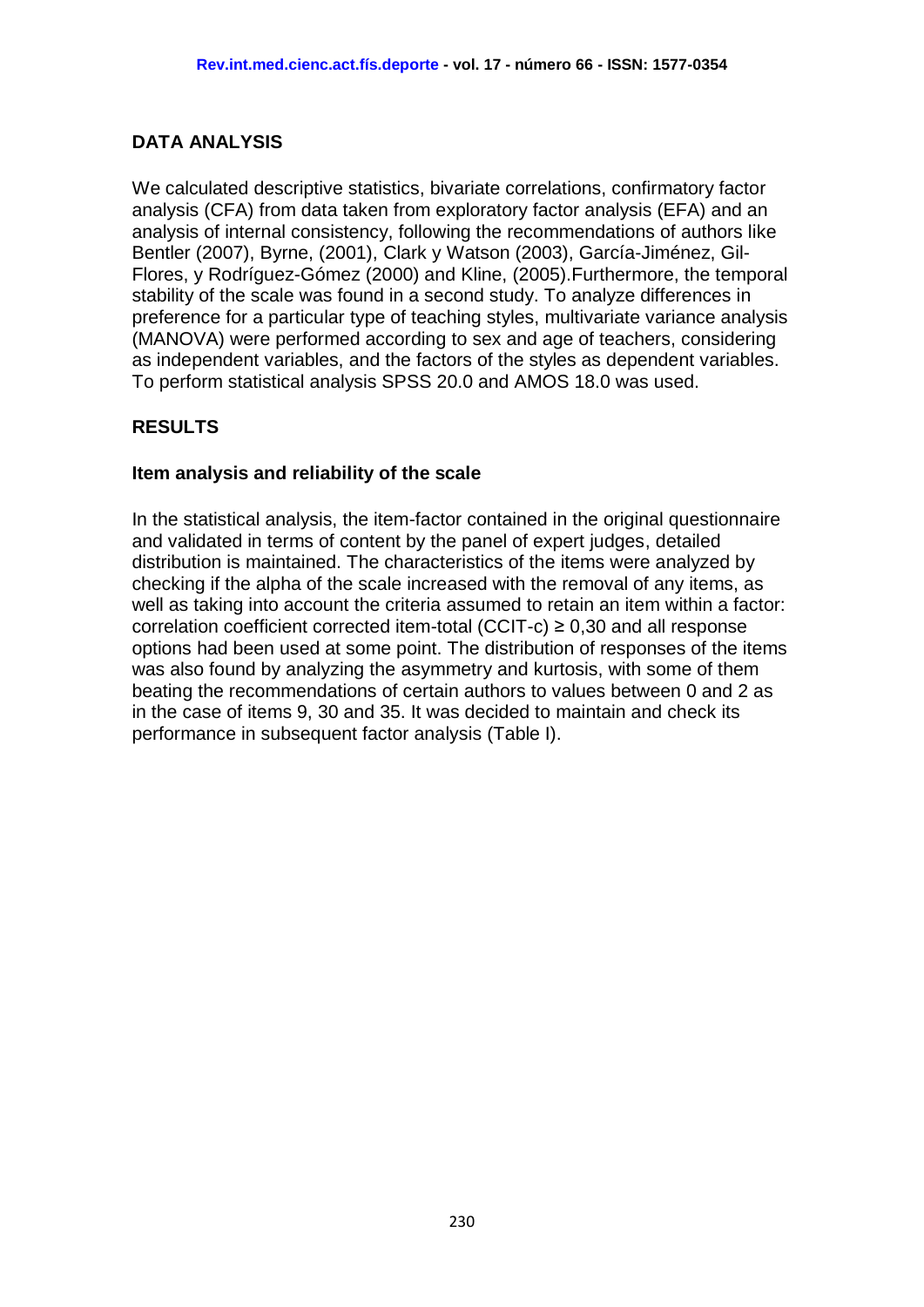| Scale ( $\alpha$ = 0,82) | М    | SD   | CCIT-c  | $\alpha$ w/o item | <b>Table 1.</b> Descriptive statistics or internal consistency and homogeneity<br>Asymmetry | Kurtosis |
|--------------------------|------|------|---------|-------------------|---------------------------------------------------------------------------------------------|----------|
| Traditional              |      |      |         |                   |                                                                                             |          |
| 1.<br>Item <sub>7</sub>  | 3,23 | 1,21 | 0,35    | 0,37              | $-0,32$                                                                                     | 0,96     |
| 2.<br>Item 8             | 3,00 | 1,20 | $-0,11$ | 0,52              | $-0,14$                                                                                     | $-1,08$  |
| 3.<br>Item 16            | 2,68 | 1,20 | 0,29    | 0,39              | 0,28                                                                                        | $-0,94$  |
| Item 23<br>4.            | 3,38 | 1,10 | 0,01    | 0,47              | $-0,32$                                                                                     | $-0,67$  |
| 5.<br>Item 24            | 2,03 | 0,96 | $-0,24$ | 0,41              | 0,80                                                                                        | 0,30     |
| 6.<br>Item 33            | 2,10 | 1,02 | 0,30    | 0,38              | 0,89                                                                                        | 0,31     |
| Individualizing          |      |      |         |                   |                                                                                             |          |
| Item 1<br>7.             | 4,16 | 0,88 | 0,36    | 0,55              | $-1,34$                                                                                     | 2,48     |
| 8. Item 15               | 3,97 | 1,00 | 0,29    | 0,58              | $-0,74$                                                                                     | $-0,05$  |
| Item 17<br>9.            | 4,08 | 0,76 | $-0,26$ | 0,59              | $-0,46$                                                                                     | $-0,24$  |
| 10. Item 28              | 4,36 | 0,59 | 0,35    | 0,56              | $-0,29$                                                                                     | $-0,66$  |
| 11. Item 31              | 4,26 | 0,81 | $-0,22$ | 0,56              | $-0,98$                                                                                     | 0,51     |
| 12. Item 34              | 4,20 | 0,80 | 0,42    | 0,52              | $-0,77$                                                                                     | 0,54     |
| Participative            |      |      |         |                   |                                                                                             |          |
| 13. Item 3               | 3,98 | 0,84 | 0,39    | 0,77              | $-0,46$                                                                                     | 0,00     |
| 14. Item 10              | 4,58 | 0,66 | 0,61    | 0,70              | $-1,51$                                                                                     | 1,65     |
| 15. Item 14              | 4,65 | 0,56 | 0,43    | 0,75              | $-1,34$                                                                                     | 0,88     |
| 16. Item 22              | 4,58 | 0,61 | 0,64    | 0,70              | $-1,16$                                                                                     | 0,30     |
| 17. Item 26              | 4,58 | 0,63 | 0,61    | 0,71              | $-1,14$                                                                                     | 1,80     |
| 18. Item 29              | 4,25 | 0,73 | 0,45    | 0,75              | $-0,63$                                                                                     | $-0,43$  |
| Socializing              |      |      |         |                   |                                                                                             |          |
| 19. Item 2               | 3,83 | 0,99 | 0,15    | 0,57              | $-0,84$                                                                                     | 0,55     |
| 20. Item 6               | 4,20 | 0,82 | 0,31    | 0,49              | $-0,84$                                                                                     | 0,62     |
| 21. Item 9               | 4,53 | 0,77 | 0,39    | 0,45              | $-2,02$                                                                                     | 4,64     |
| 22. Item 18              | 4,00 | 0,87 | 0,21    | 0,53              | $-0,62$                                                                                     | $-0,20$  |
| 23. Item 25              | 4,05 | 0,85 | 0,36    | 0,45              | $-0,74$                                                                                     | 0,46     |
| 24. Item 35              | 4,73 | 0,51 | 0,42    | 0,47              | $-2,17$                                                                                     | 6,16     |
| Cognitive                |      |      |         |                   |                                                                                             |          |
| 25. Item 4               | 4,45 | 0,68 | 0,46    | 0,68              | $-0,85$                                                                                     | $-0,44$  |
| 26. Item 13              | 4,13 | 0,84 | 0,52    | 0,66              | $-1,01$                                                                                     | 1,15     |
| 27. Item 19              | 4,69 | 0,49 | 0,44    | 0,69              | 1,24                                                                                        | 0,45     |
| 28. Item 27              | 4,59 | 0,64 | 0,40    | 0,70              | $-1,51$                                                                                     | $-1,93$  |
| 29. Item 32              | 4,03 | 0,81 | 0,49    | 0,67              | $-0,34$                                                                                     | $-0,75$  |
| 30. Item 36              | 3,76 | 0,77 | 0,44    | 0,68              | $-0,42$                                                                                     | 0,57     |
| Creative                 |      |      |         |                   |                                                                                             |          |
| 31. Item 5               | 4,18 | 1,06 | .31     | 0,62              | $-1,23$                                                                                     | 0,75     |
| 32. Item 11              | 3,64 | 1,14 | .23     | 0,69              | $-0,49$                                                                                     | $-0,60$  |
| 33. Item 12              | 4,36 | 0,96 | .44     | 0,55              | $-0,77$                                                                                     | 0,02     |
| 34. Item 20              | 4,26 | 0,77 | .53     | 0,52              | $-0,59$                                                                                     | $-0,71$  |
| 35. Item 21              | 4,68 | 0,62 | .46     | 0,55              | $-1,74$                                                                                     | 1,83     |
| 36. Item 30              | 4,73 | 0,56 | .54     | 0,54              | $-1,95$                                                                                     | 2,82     |

**Table 1.** *Descriptive statistics of Internal Consistency and Homogeneity*

This initial analysis led to a reduction in the scale from 36 to 28 items because the items 2, 8, 11,15, 17, 23, 24 and 31 did not discriminate on the total scale under the above criteria. The remaining items from each of the subscales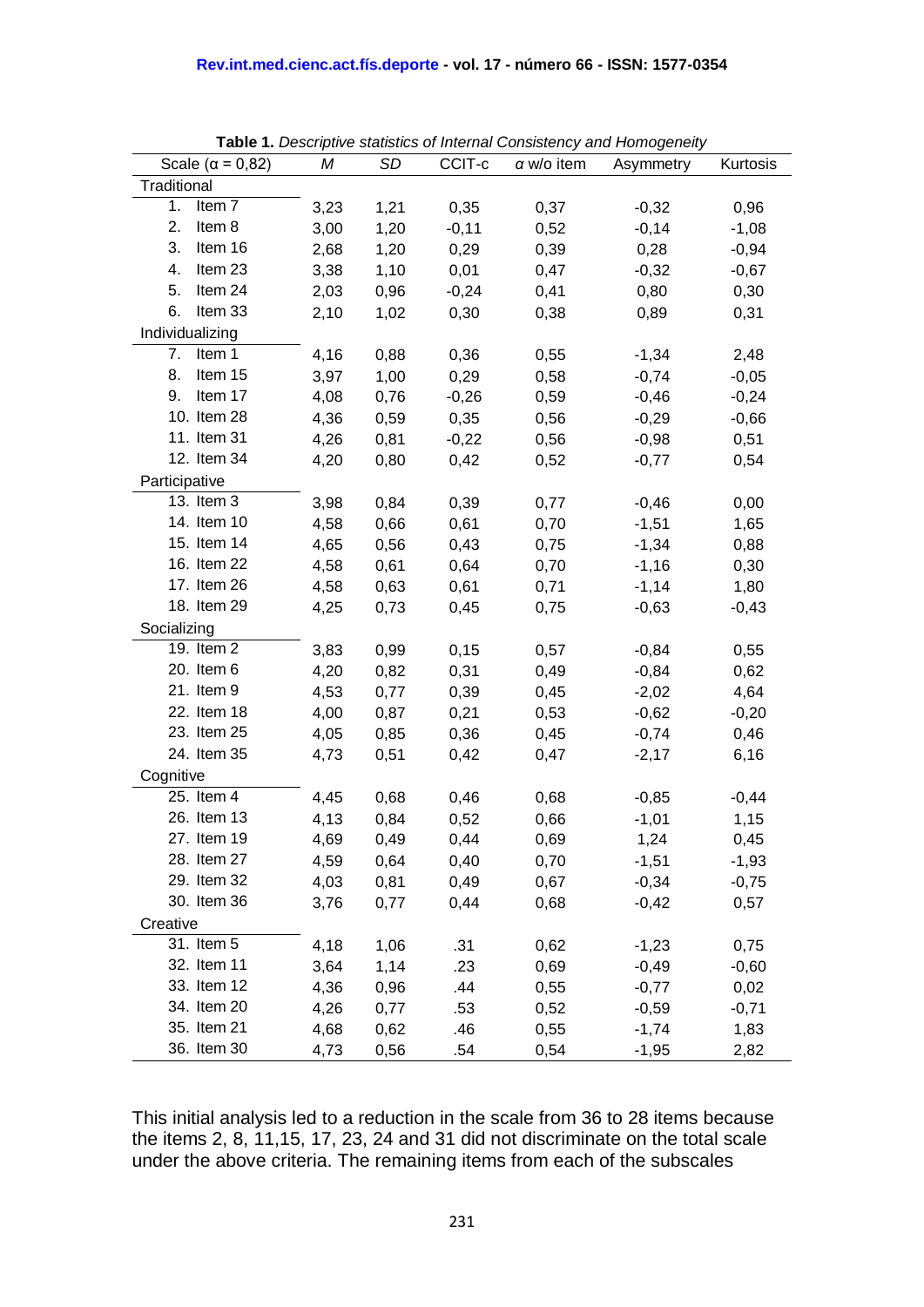presented values  $\geq 0.30$ . Item 16 corresponding to the traditional dimension discriminated against a value of 0,29. However, we decided to keep it and check its behavior in the subsequent factor analysis.

We performed a correlation analysis of the 28 items that discriminated on the total scale under the above criteria. Thus, the correlation between the total score in each of the components showed significant correlations with the theoretical dimension to which they belong. A relevant aspect in data analysis, significant and positive correlation of the items of the participatory dimension and items of socializing dimension was found.

## **Exploratory factor analysis**

An exploratory factor analysis (EFA) with the remaining 28 items was made, but before that, and knowing that one of the fundamental requirements to be met so the factorial analysis makes sense is that the variables are closely correlated, it was observed that items of the participatory dimension and socializing positively correlated. It was decided to group the items into a single factor as the six-factor model tested did not show proper values.

The EFA was performed by maximum likelihood method with varimax rotation. We obtained 0,86 KMO and Bartlett's test of sphericity was significant (*p* <0,001). When this first EFA an explanation of 61,83% of the total variance, within the requirements pointed in the literature to estimate values higher than 60% of the total variability as suitable values are obtained. Items 3, 5, 12, 14, 25, 27, 35 saturated with values less than 0.30 where the requirement for a certain item to be part of the factor was established.

## **Confirmatory factor analysis**

The factorial structure of the scale was obtained using the covariance matrix as input method for the analysis of the data and the method of maximum likelihood estimation (Mardia coefficient = 54,65; standardized estimate = 13,25), using the bootstrapping procedure to control non-normal distribution of some items that involved the use of robust indices to evaluate the adjustment of the estimated model. The results of the analysis of bootstrapping allowed to assume that the results of the estimates were robust and therefore would not be affected by the lack of normality or limit values of some variables. To try to accept or reject the different models tested, a combination of several adjustment indices were used: χ 2 /*gl*, CFI (*Comparative Fit Index*), TLI (*Tucker Lewis Index*), IFI (*Incremental Fit Index*), RMSEA (*Root Mean Square Error of Approximation*) plus its confidence interval at 90%. Since the  $\chi^2$  is very sensitive to sample size, the  $\chi^2$  / df was used, which is considered acceptable with values lower than 5. The incremental indices (CFI, TLI and IFIs) show a good adjustment with values of 0,90 or higher, while the error rate is acceptable with equal or less than 0,06 for RMSEA.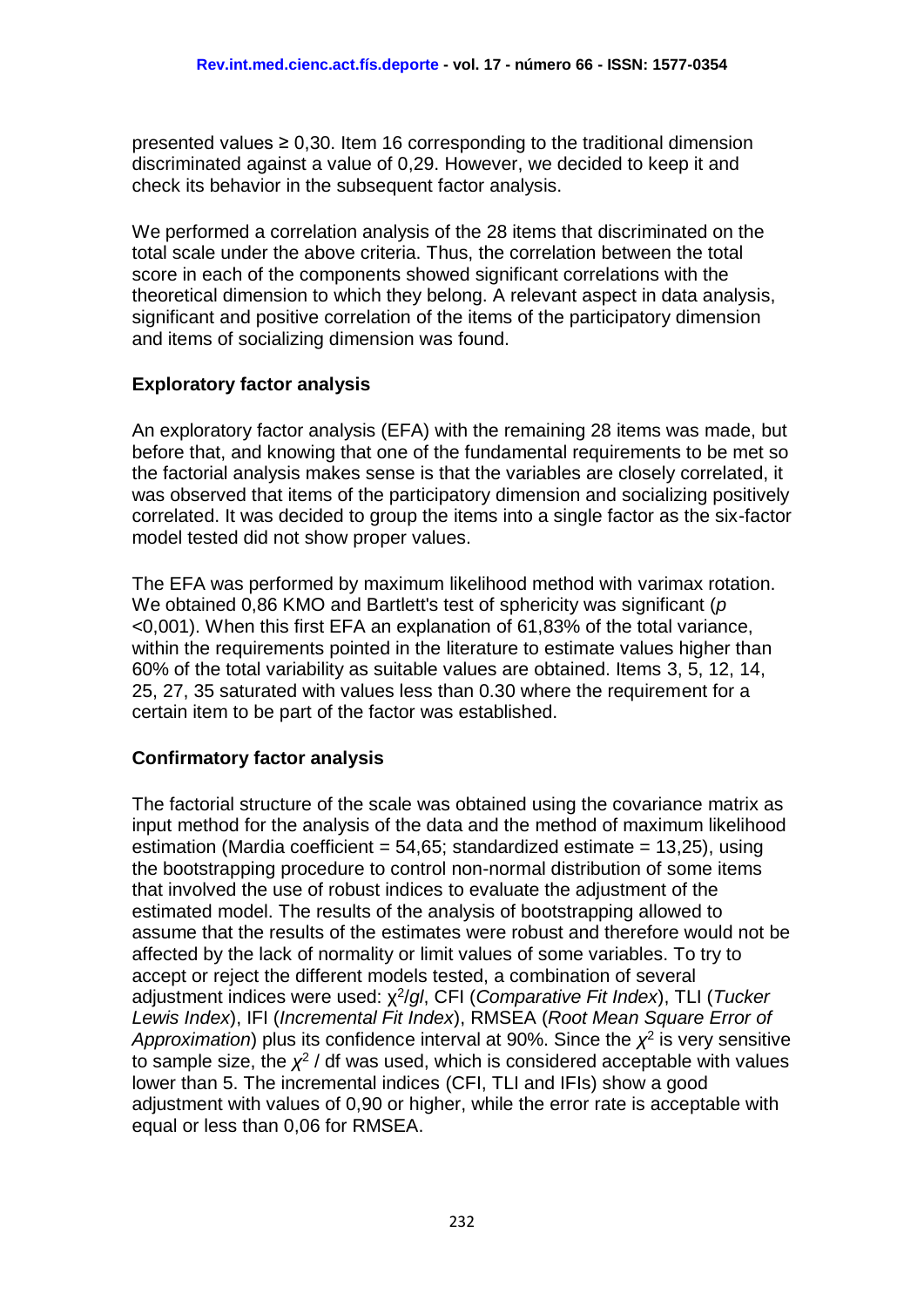We formulated and tested several models previously by testing with 21 items. In the successive steps model adjustment it was decided to remove the item 29 because of problems caused by the setting of partial and global indexes. The results of the five-factor model and 20 items (see Figure 1) showed a satisfactory fit:  $X^2 = 200,41$ ; df = 158;  $p = 0,013$ ;  $X^2$  / df = 1,26; IFI = 0,94; CFI = 0,93; TLI =  $0.92$ ; RMSEA = 0,04. Regression standardized weights of the items ranged from 0,34 and 0,90 all being statistically significant.





#### **Analysis of internal consistency and temporary stability**

The internal consistency analysis revealed a Cronbach alpha value of 0,79 for the total scale (Traditional =  $0.73$ , individualizing =  $0.70$ ; Participatory and Socializing =  $0.76$ ; Cognitive =  $0.70$ , Creative =  $0.75$ ). A sample of 24 teachers aged between 30 and 58 years ( $M = 42,33$  and  $SD = 8,54$ ) was used to analyze the temporal stability of the scale. The scale was administered in a time interval of three weeks between the first and second data collection. In order to prevent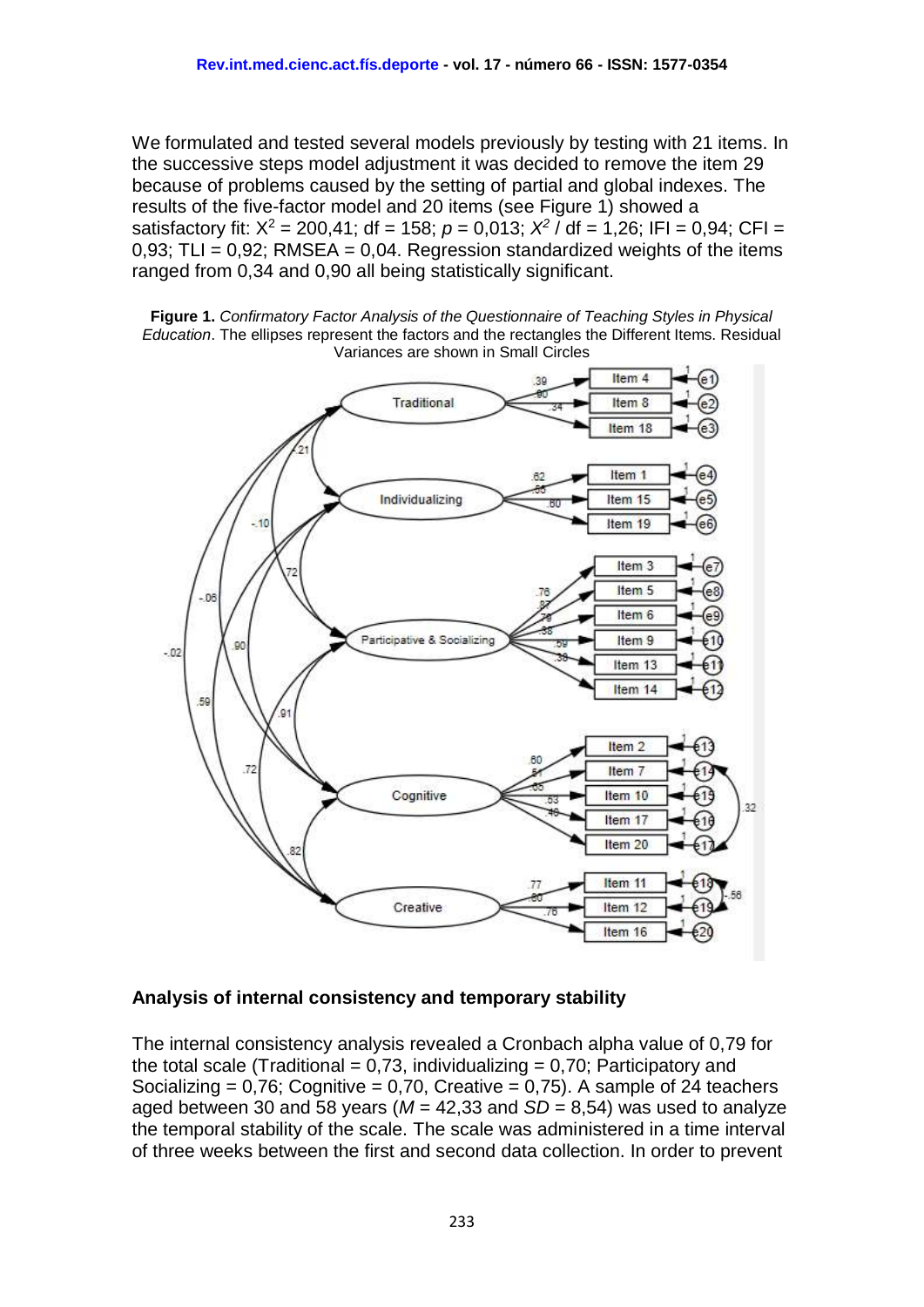any possible social desirability, we insisted on anonymity of data and dates of birth was used to identify the questionnaires. The values of test-retest correlation were 0,98 showing high levels of temporal stability in the scale. We recalculated the internal consistency of the scale with the data from the pilot study (Table 2) and a Cronbach alpha value of 0.78 was obtained. (Traditional = 0,74, individualizing = 0,68, Participatory and Socializing =  $0.77$ ; Cognitive =  $0,70,$  Creative =  $0,76$ ).

|                                |      |      |      | Correlations |         |           |          |          |  |  |  |
|--------------------------------|------|------|------|--------------|---------|-----------|----------|----------|--|--|--|
| Scale $(\alpha 0,78)$          | М    | SD   | α    |              | Ш       | Ш         | IV       | V        |  |  |  |
| I. Traditional                 | 2,68 | 0.90 | 0.74 |              | $-0,99$ | $-0.14$   | $-0,10$  | 0,00     |  |  |  |
| II. Individualizing            | 4,30 | 0.65 | 0.68 |              |         | $0,51***$ | $0,52**$ | $0.42**$ |  |  |  |
| III. Participative/socializing | 4.44 | 0.42 | 0.77 |              |         |           | $0.59**$ | $0.54**$ |  |  |  |
| <b>IV.Cognitive</b>            | 4,30 | 0.48 | 0.70 |              |         |           |          | $0,62**$ |  |  |  |
| V.Creative                     | 4,48 | 0.65 | 0.76 |              |         |           |          |          |  |  |  |
|                                |      |      |      |              |         |           |          |          |  |  |  |

**Table 2.** *Statistics and correlations pilot study*

\*\* Correlation is significant at 0,01 level (bilateral)

#### **Differences on age & gender**

The age variable was coded into three groups according to criteria of homogeneous distribution of the data by setting breakpoints in 30 and 50 years respectively. The results showed differences in relation to the interaction of the variables age and gender (Wilks' Lambda = 0,73,  $F_{(2,111)}$ ;  $p = 0.02$ ;  $\eta^2 = 0.14$ ). The behavior of the independent variables at different levels of the dependent variables were then analyzed. The inter-subject tests showed, in relation to age, differences in the identification with participatory-socialization styles ( $F_{(1)} = 3.19$ ;  $p = 0.04$ ;  $q = 0.087$ ; R2 = 0.42) as to cognitive (F<sub>(2)</sub> = 3.93;  $p = 0.02$ ;  $q^2 = 0.10$ ;  $R2 = 0.52$ ). Since the Levene test was not significant, equal variances were assumed and the Bonferroni test was performed on a posteriori analysis. Regarding cognitive character styles, differences between teachers under 30 years with highest average (4,43) found that those aged between 30 and 50 years (4,14) and those over 50 (4,12). In relation to participatory-socialization styles stockings rating in the different groups were higher in the age group under 30 years (4,62), showing a growing trend by cognitive styles on teachers who were younger (Table 3 ).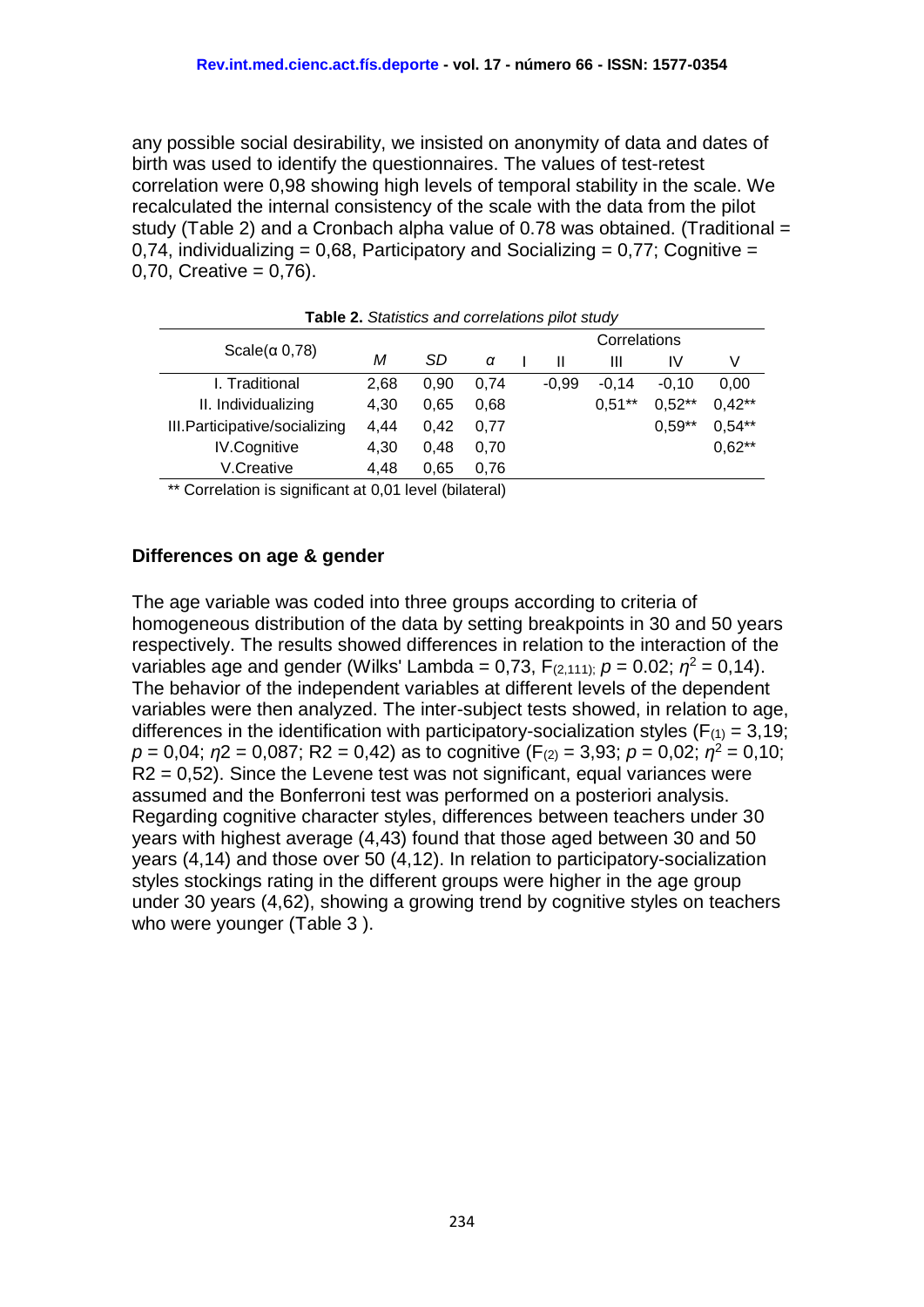|    |       |      |      |            | Gender     |       |      |      | Age  |            |             |            |      |            |      |      |
|----|-------|------|------|------------|------------|-------|------|------|------|------------|-------------|------------|------|------------|------|------|
|    | Total |      |      | Male       |            | Women | F    |      | $30$ |            | 30 < x < 50 |            | >50  |            |      |      |
|    |       |      |      | $(n = 90)$ | $(n = 30)$ |       |      | р    |      | $(n = 34)$ |             | $(n = 44)$ |      | $(n = 42)$ |      | р    |
|    | М     | SD   | М    | SD         | М          | SD    |      |      | М    | SD         | М           | SD         | м    | <b>SD</b>  |      |      |
|    | 2,66  | 0,83 | 2,67 | 0, 10      | 2,26       | 0,15  | 1,16 | 0,28 | 2,59 | 0,15       | 2,46        | 0,14       | 2,55 | 0,15       | 1,89 | 0,15 |
| Ш  | 4,23  | 0,57 | 4,26 | 0,08       | 4,49       | 0,12  | 1,53 | 0,22 | 4,42 | 0,12       | 4,34        | 0,11       | 4,20 | 0,11       | 0,81 | 0.44 |
| Ш  | 4,41  | 0,98 | 4,41 | 0,07       | 4,57       | 0,10  | 0,08 | 0,76 | 4,62 | 0,10       | 4,35        | 0,09       | 4,41 | 0,10       | 3,19 | 0,04 |
| IV | 4,21  | 0.67 | 4,16 | 0,06       | 4,39       | 0,09  | 0,13 | 0,71 | 4,43 | 0,09       | 4,14        | 0,08       | 4,12 | 0.09       | 3,93 | 0,02 |
| V  | 4,55  | 0,62 | 4,54 | 0,07       | 4,72       | 0,12  | 0,00 | 0,97 | 4,72 | 0,11       | 4,55        | 0,11       | 4,50 | 0,11       | 2,20 | 0,11 |
|    |       |      |      |            |            |       |      |      |      |            |             |            |      |            |      |      |

**Table 3.** *Multivariable Analysis by Gender and Age*

*I: Traditional; II: Individualizing; III: Participative & Socializing; IV: Cognitive; V: Creative; p* is significant to value <.05. The values in the Total column do not take into account the difference neither of gender nor age.

We found differences in the interaction of gender and age variables with the identification with traditional styles (F  $_{(3)} = 6,50$ ;  $p = 0,002$ ;  $q^2 = 0,16$ , R2 = 0.89) and cognitive (F<sub>(3)</sub> = 4,04;  $p = 0.02$ ;  $q^2 = 0.10$ , R2 = 0,70), the mean values of traditional style higher in men under 30 years relating to women of the same age . However, the assessment made by women of cognitive styles is higher in general than men, showing major differences between them in teachers under 30 years. The trend in other age groups in relation to cognitive always shows higher in women whose values are superior to men (Table 4).

|                                |                                                 |                  |                   |              |              |                    | <b>Table 4.</b> Interaction Analysis Gender and Age |                          |              |                   |              |              |              |
|--------------------------------|-------------------------------------------------|------------------|-------------------|--------------|--------------|--------------------|-----------------------------------------------------|--------------------------|--------------|-------------------|--------------|--------------|--------------|
|                                |                                                 | Women $(n = 30)$ |                   |              |              |                    |                                                     |                          |              |                   |              |              |              |
|                                | $30$<br>30 < x < 50<br>$(n = 24)$<br>$(n = 35)$ |                  | >50<br>$(n = 31)$ |              |              | $30$<br>$(n = 10)$ |                                                     | 30 < x < 50<br>$(n = 9)$ |              | >50<br>$(n = 11)$ |              |              |              |
|                                | М                                               | SD               | М                 | <b>SD</b>    | м            | <b>SD</b>          |                                                     | М                        | SD           | М                 | <b>SD</b>    | М            | <b>SD</b>    |
| Traditional<br>Individualizing | 3.11<br>4,25                                    | 0.16<br>0.11     | 2,50<br>4,21      | 0,13<br>0.09 | 2.74<br>4,02 | 0.14<br>0,10       |                                                     | 2,00<br>4,53             | 0.25<br>0,17 | 2,77<br>4,51      | 0.26<br>0.18 | 2,54<br>4.42 | 0,23<br>0,17 |
| Participative &<br>Socializing | 4,52                                            | 0,09             | 4,33              | 0,08         | 4,23         | 0,08               |                                                     | 4,76                     | 0,15         | 4,38              | 0,16         | 4,60         | 0,14         |
| Cognitive                      | 4,30                                            | 0,09             | 4,18              | 0,08         | 4,01         | 0,08               |                                                     | 4,60                     | 0,15         | 4,11              | 0,15         | 4,38         | 0,14         |
| Creative                       | 4,62                                            | 0,10             | 4,54              | 0,09         | 4,38         | 0,09               |                                                     | 4,90                     | 0,16         | 4,51              | 0,17         | 4,60         | 0,16         |

*Note: p* is significant to value <0,05

#### **DISCUSSION**

The aim of the study was to analyze the psychometric properties of the questionnaire which assesses teaching styles with which to preferentially identify physical education teachers.

Initially a positive and significant correlation for each of the items in each subscale occurs, collecting the requirements pointed by Carretero-Dios and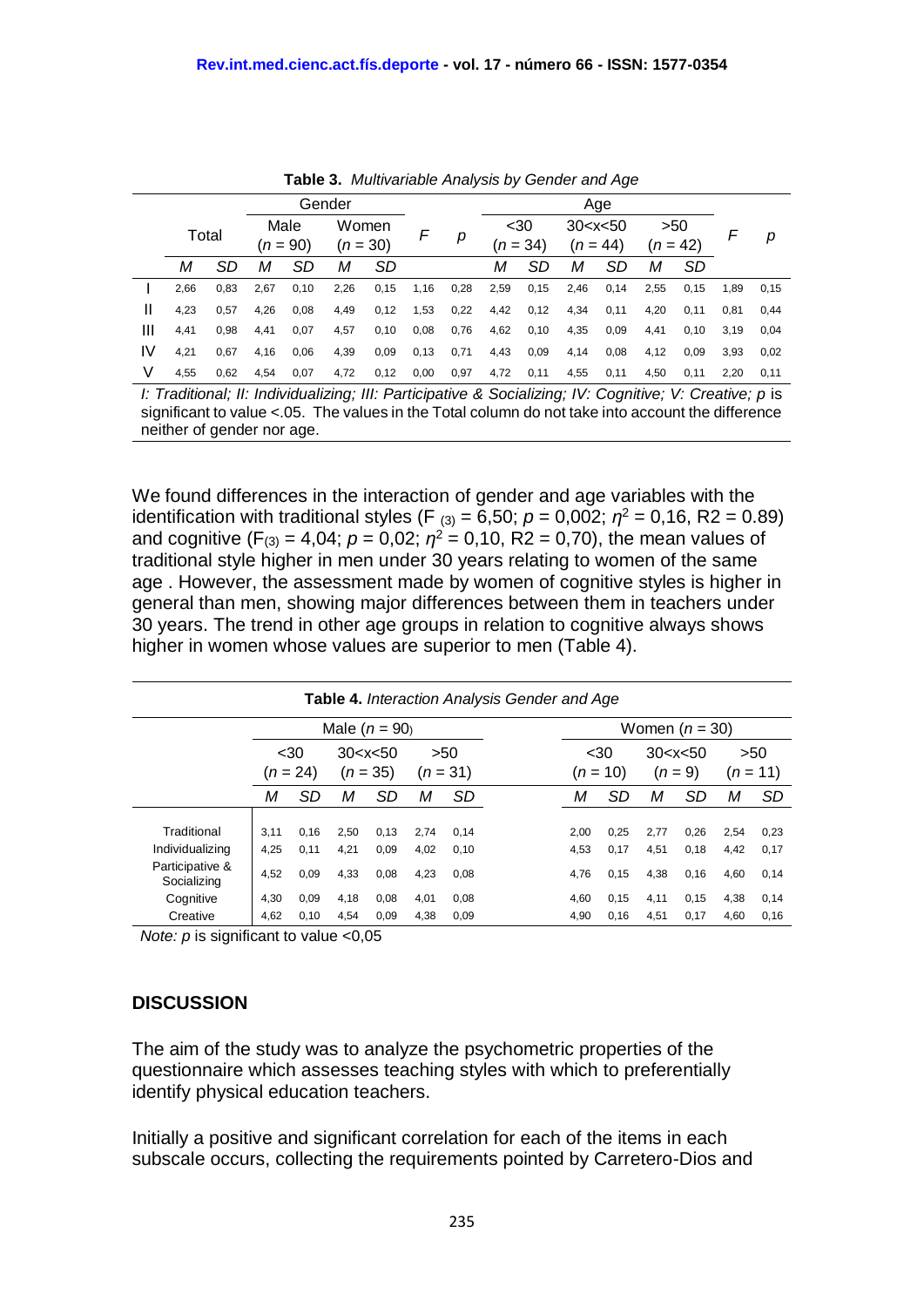Pérez (2007) and Clark and Watson (2003), ensuring the homogeneity of each of the dimensions. The items belonging to the sub-scale participative and socializing significantly correlated, being confirmed its one dimensionality in factor analysis. We must bear in mind that to obtain a model with appropriate adjustment, we had to make a number of changes since the initial model, following the model structure a priori established by Delgado (1991) six dimensions, showed rates of inadequate adjustment. The non-multivariate normality of scale due to the asymmetric distribution and kurtosis of some items taking into account the recommendations of Bollen and Long (1994), was solved using robust indices as it reflected others with the same problem in their research (Bentler, 1989; Bollen and Long, 1994; McDonald and Marsh, 1990; Mulaik et al., 1989; Byrne, 2001) and the combination of full and partial indices (Bentler, 2007), all of which have higher values than the minimum necessary to consider a good model adjustment (Hu and Bentler, 1999). As a final result, five dimensions (Traditional, individualizing, Participatory-Socializing, Cognitive and Creative) were obtained. The internal consistency and temporary stability was adequate (Vincent, 1995).

Drawing on the dimensions listed in the questionnaire, teachers are generally identified with more innovative styles (participatory-socializing, creative and cognitive) to the detriment of traditional ones. These results agree with those found in the investigation of Delgado, Medina and Viciana (1996) and Isaza and Henao (2012), González-Peiteado and Pino-Juste (2013b, 2014), but contrast with those obtained by Cothran et al. (2005), Kulinna and Cothran (2003), Som, Walls, Pascual and Medina (2008), Jaakkola and Watt (2011), and Syrmpas and Digelidis (2014), whose studies conclude that teachers identify more with reproductive styles f education against the most innovative and productive. In this line, Saenz-Lopez, Sicilia-Camacho, and Manzano-Moreno (2010), collected in his research a preference for teaching techniques of direct instruction that underlie more reproductive teaching styles compared to the technique of inquiry, more typical of innovative styles and which connect more with the interests and motivations of students in the preference of these innovative styles (Alarcon and Reyno, 2009).

The use of one teaching style or another did not differ by gender of the teacher, consistent with the study of Jaakkola and Watt (2011) and in contrast to the study of Aktop and Karahan (2012) and Gonzalez-Peiteado and Pino-Juste (2014) who postulated a preference in future teachers on the part of women towards innovative styles as opposed to men who preferred styles of more traditional reproductive character. Other studies such as Saenz-Lopez, Sicilia-Camacho and Manzano-Moreno (2010) show the preference of women in the use of creative styles, linked to related content and body language in the development of socio- affective relations.

Regarding age, faculty who are 30 years younger show a preference for identifying with participatory-socializing and cognitive styles, decreasing its rating with an advancement in the age of the teachers, coinciding with the study by Syrmpas and Digelidis (2014). These authors make an exception in their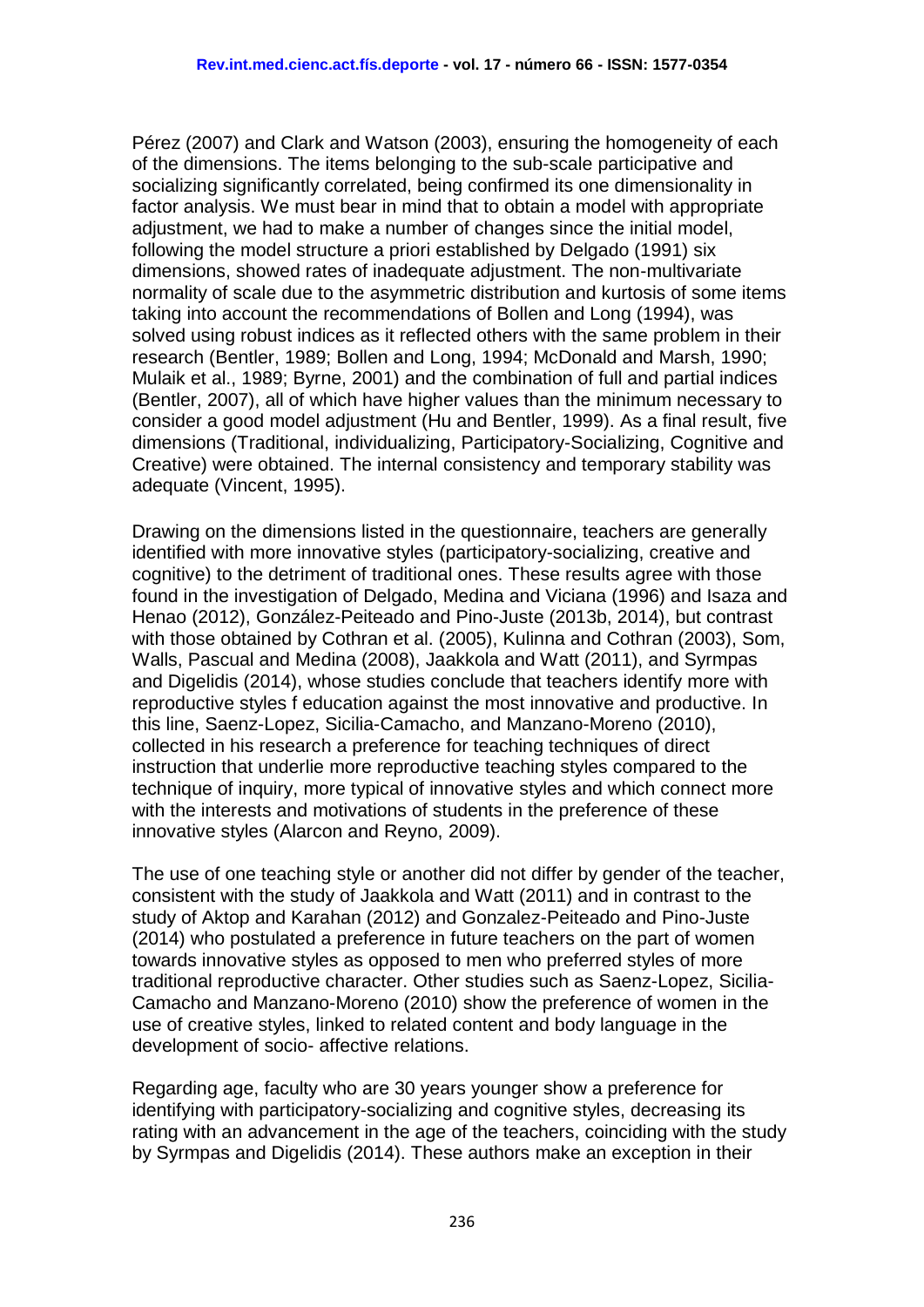findings on preference in identifying reproductive styles, based on the high valuation obtained by the cognitive styles.

Interacting the variables in gender and age, men under 30 identify more with traditional character styles. Otherwise, cognitive styles are best appreciated by women younger than 30 and older than 50 years of age. By contrast, other studies such as Jaakkola and Watt (2011), where the use and perception of physical education teachers teaching styles based on years of teaching experience is analyzed, these do not reveal any significant difference.

## **CONCLUSIONS**

With this questionnaire, and thanks to the excellent psychometric properties of validity and reliability, we provide a useful tool to measure the opinion or theoretical trends of physical education teachers regarding teaching styles. This will allow further study of methodological variables being able to relate with other variables such as skills of students and faculty, academic performance, implicit theories, motivation, and training received by the student, among others. Other future directions could focus on the analysis of differential item functioning (DIF) contrasting the equivalence between different sub-samples of teachers, at both primary and secondary, of both public and private schools from different countries. In addition, this instrument could also be particularly useful in the diagnosis and academic training of the teacher in Sports Science.

The main limitations of the study are due to the dimensionality of participative and socializing teaching styles, substantiated at statistical level in significant correlations of the items that comprise it and the factorial weights within the same dimension and theoretical level in the necessary presence of more than one student in achieving the objectives pursued by participative styles and socializing like the active participation of students in their learning and that of their peers, suggesting a shared teaching that makes students speak about their own learning process while it also affects social purposes and contents of attitudinal influences, normative values and character. It could also be due to lack of training of teachers in their differentiation. Similarly, the model obtained using structural equations is one of the many models that can be obtained. It would therefore be interesting that a new study could address the criterion validity of this questionnaire to shed an overall score on the use of the questionnaire which would endow it with usefulness in assessing the preferences of teachers under a single scale.

## **REFERENCES**

Aktop, A., y Karanhan, N. (2012). Physical education teacher's views of effective teaching methods in physical education. *Procedia, Social and Behavioral Sciences, 46*, 1910-1913. https://doi.org/10.1016/j.sbspro.2012.05.401 Alarcón, T., y Reyno, A. (2009). Estilos de enseñanza en educación física: Estudio transversal. *Habilidad Motriz, 33*, 15-24.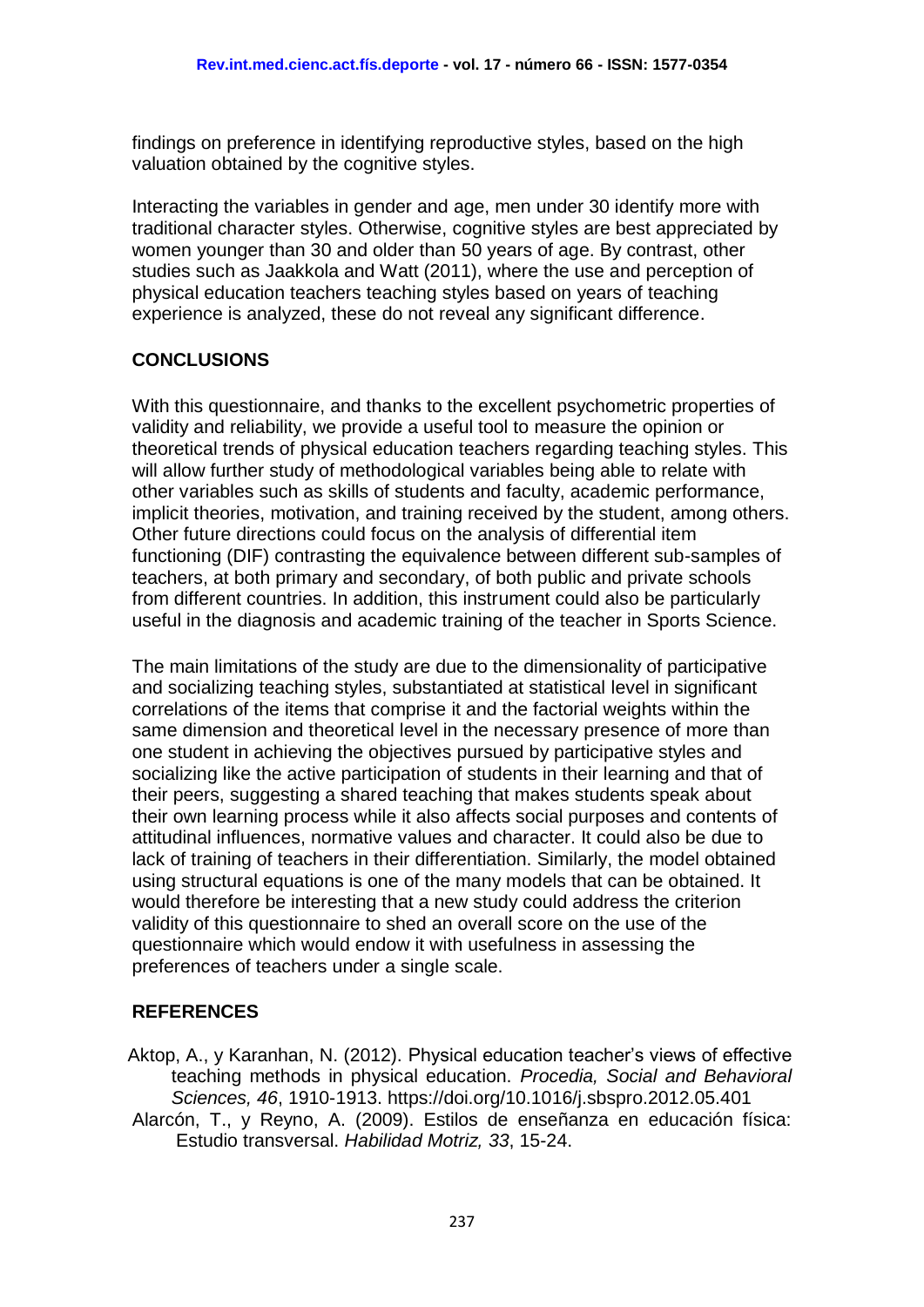- Ashworth, S. (1992). The Spectrum and Teacher Education. *Journal of Physical Education, Recreation and Dance, 63*(1), 32-35.
	- https://doi.org/10.1080/07303084.1992.10604084
- Bentler, P. M. (1989). *EQS structural equations program manual.* Los Ángeles, CA: BDMP Statistical Software.
- Bentler, P. M. (2007). On tests and indices for evaluating structural models. *Personality and Individual Differences, 42*, 815-829. https://doi.org/10.1016/j.paid.2006.09.024
- Bollen, K. A., y Long, J. (1994). *Testing structural equation models.* Newbury Park, CA: Sage.
- Bulger, S. M., y Housner, L. D., (2007). Modified Delphi investigation of exercise science in physical education teacher education. *Journal of Teaching in Physical Education*, *26*, 57-80. https://doi.org/10.1123/jtpe.26.1.57
- Byrne, B. M. (2001). Structural Equation Modelling with Amos, EQS and Lisrel: Comparative approaches to testing for the factorial validity of a measuring instrument. *International Journal of Testing, 1*(1), 55-86. https://doi.org/10.1207/S15327574IJT0101\_4
- Carretero-Dios, H., y Pérez, C. (2007). Standars for the development and the review of instrumental studies: Considerations about test selection in psychological research. *International Journal of Clinical and Health Psychology, 7*, 863-882.
- Clark, L. A., y Watson, D. (2003). Constructing validity: Basic issues in objective scale development. En A. E. Kazdin (Ed.), *Methodological issues & strategies in clinical research* (3.ª ed.) (pp. 207-231). Washington: APA.
- Conte, L., y Moreno, J. A. (2000). La autoevaluación como elemento de reflexión y formación en Educación Física. En O. R. Contreras (Ed.), *La formación inicial y permanente del profesor de Educación Física (Volumen I)* (pp. 27-37). Cuenca: Universidad de Castilla-La Mancha.
- Cothran, D. J., Kulinna, P. H., Banville, D., Choi, E., Amade-Escot, C., MacPhail, A., Macdonald, D., Richard, J. F., Sarmento, P., y Kirk, D. (2005). A crosscultural investigation of the use of teaching styles. *Research Quartely for Exercise and Sport*, 7*6*(2), 193-201.

https://doi.org/10.1080/02701367.2005.10599280

- Cothran, D. J., Kulinna, P. H., y Ward, E. (2000). Student´s experiences with and perception of Mosston´s Teaching Styles. *Journal of Research and Development in Education*, *34*, 93-103.
- Delgado, M.A. (1991). *Los estilos de enseñanza en la educación física. Propuesta para una reforma de la enseñanza*. Granada: I.C.E. Universidad de Granada.
- Delgado, M. A., Medina, J., y Viciana, J. (1996). The teaching styles in the preservice of physical education teachers. *International Seminar. AIESEP*. Lisboa. November. 21-24.
- García Jiménez, E., Gil Flores, J., y Rodríguez Gómez, G. (2000). *Análisis Factorial*. *Cuadernos de Estadística*. Madrid: La Muralla.
- González Peiteado, M., López Castedo A., y Pino Juste, M. R. (2013a). Análisis psicométrico de una escala sobre estilos de enseñanza (ESEE). *Enseñanza*, *31*, 181-198.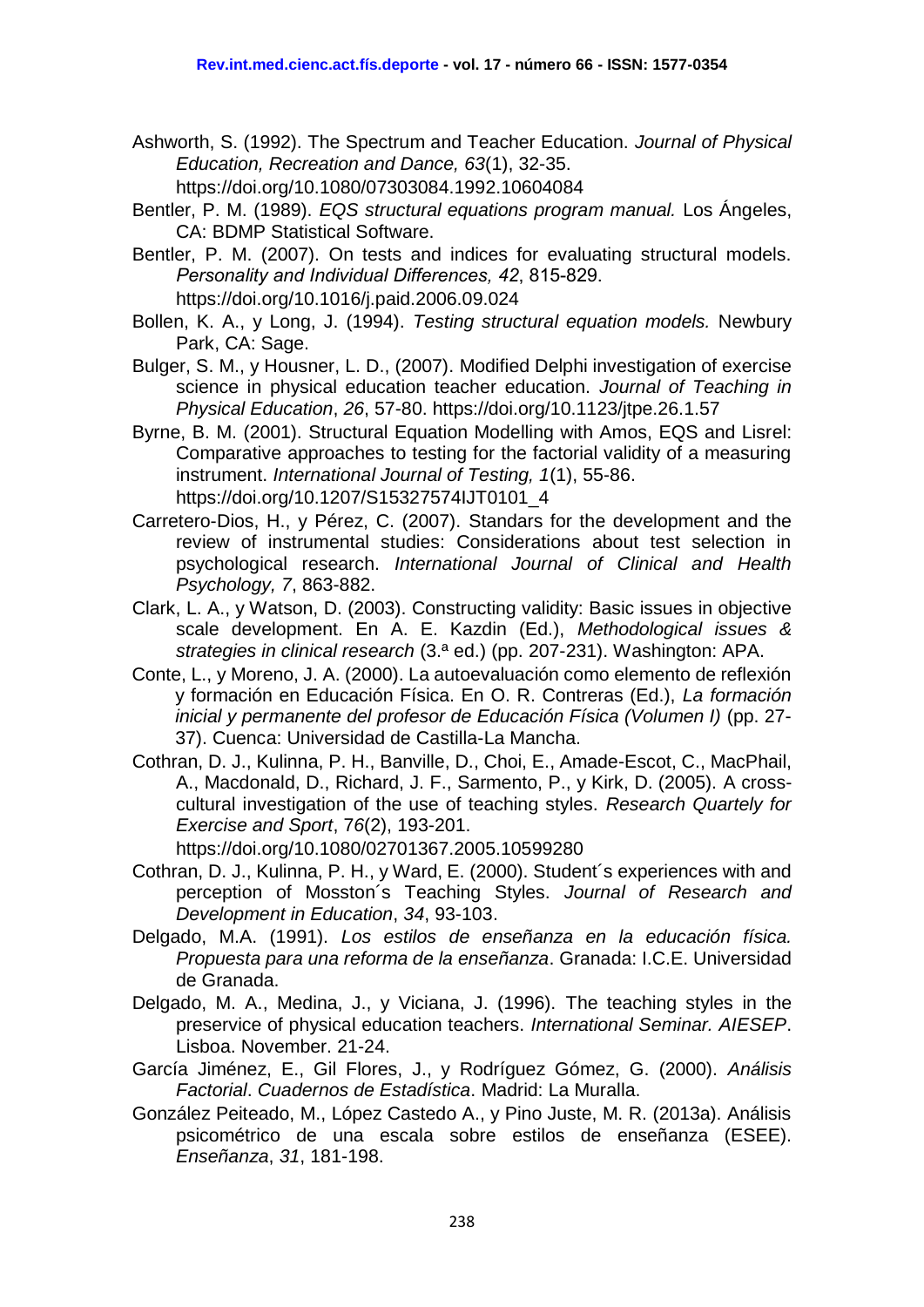- González Peiteado, M., y Pino Juste, M. (2014). Aproximación a las representaciones y creencias del alumnado de magisterio sobre los estilos de enseñanza. *Educación XXI, 17*(1), 81-110.
- González Peiteado, M., y Pino-Juste, M. (2013b). Percepción del alumnado de Ciencias de la Educación de la Universidad de Santiago de Compostela sobre el uso de los estilos de enseñanza. *Innovación Educativa, 23*, 215- 229.
- Hu, L., y Bentler. P. M. (1999). Cutoff criteria for fit indexes in covariance structure analysis: Conventional criteria versus new alternatives. *Structural Equation Modelling, 6*, 1-55. https://doi.org/10.1080/10705519909540118
- Isaza, L., y Henao, G. (2012). Actitudes-Estilos de enseñanza: Su relación con el rendimiento académico. *International Journal of Psychological Research, 5*(1), 133-141.
- Jaakkola, T., y Watt, A. (2011). Finnish physical education teachers' self-reported use and perceptions of Mosston and Ashworth's teaching styles. *Journal of Teaching in Physical Education, 30, 248*-262.
- Kulinna, P. H.,y Cothran, D. J. (2003). Physical education teachers' self-reported use and perceptions of various teaching styles. *Learning and Instruction, 31(6),* 597-609.

https://doi.org/10.1016/S0959-4752(02)00044-0

- Kline, R. B. (2005). *Principles and practise of structural equation modelling* (2ed.). New York: The Guidlford Press.
- Mc Donald, R. P., y Marsh, H.W. (1990). Choosing a multivariate model: noncentrality and goodness of fit. *Psychological Bulletin, 107*, 247-255. https://doi.org/10.1037/0033-2909.107.2.247
- Merino-Barrero, J. A., y Valero, A. (2014). Validez de contenido de la escala de los estilos de enseñanza recogida en el cuestionario DEMEVI. *Habilidad Motriz, 43,* 12-24.
- Merino, C., y Livia, S. (2009). Intervalos de confianza asimétricos para el índice de la validez de contenido: un programa Visual Basic para la V de Aiken. *Anales de Psicología*, *25*(1), 169-171.
- Moreno, J. A., y Conte, L. (1998). ¿Cuáles son los estilos de enseñanza más utilizados en educación física? (poster). En *Actas del II Congreso Internacional La enseñanza de la educación física y el deporte escolar* (pp. 531). Almería: Instituto Andaluz del Deporte.
- Moreno-Murcia, J. A., Conde, C., y Sáenz-López, P. (2012). Importancia del apoyo de autonomía en la figura del docente de Educación Física. *Tándem: Didáctica de la Educación Física, 40*, 18-27.
- Mosston, M., y Ashworth, S. (1993). *La enseñanza de la Educación Física. La reforma de los estilos de enseñanza.* Barcelona: Hispano Europea.
- Mulaik, S. A., James, L. R., Van Astine, J., Bennett, N., Lind, S., y Stilwell, C.D. (1989). Evaluation of goodness of fit indices for structural equation models. *Phychological Bulletin, 105*, 430-445. https://doi.org/10.1037/0033-2909.105.3.430
- Osterlind, S.J. (1989). *Constructing test items.* Boston: Kluwer. https://doi.org/10.1007/978-94-009-1071-3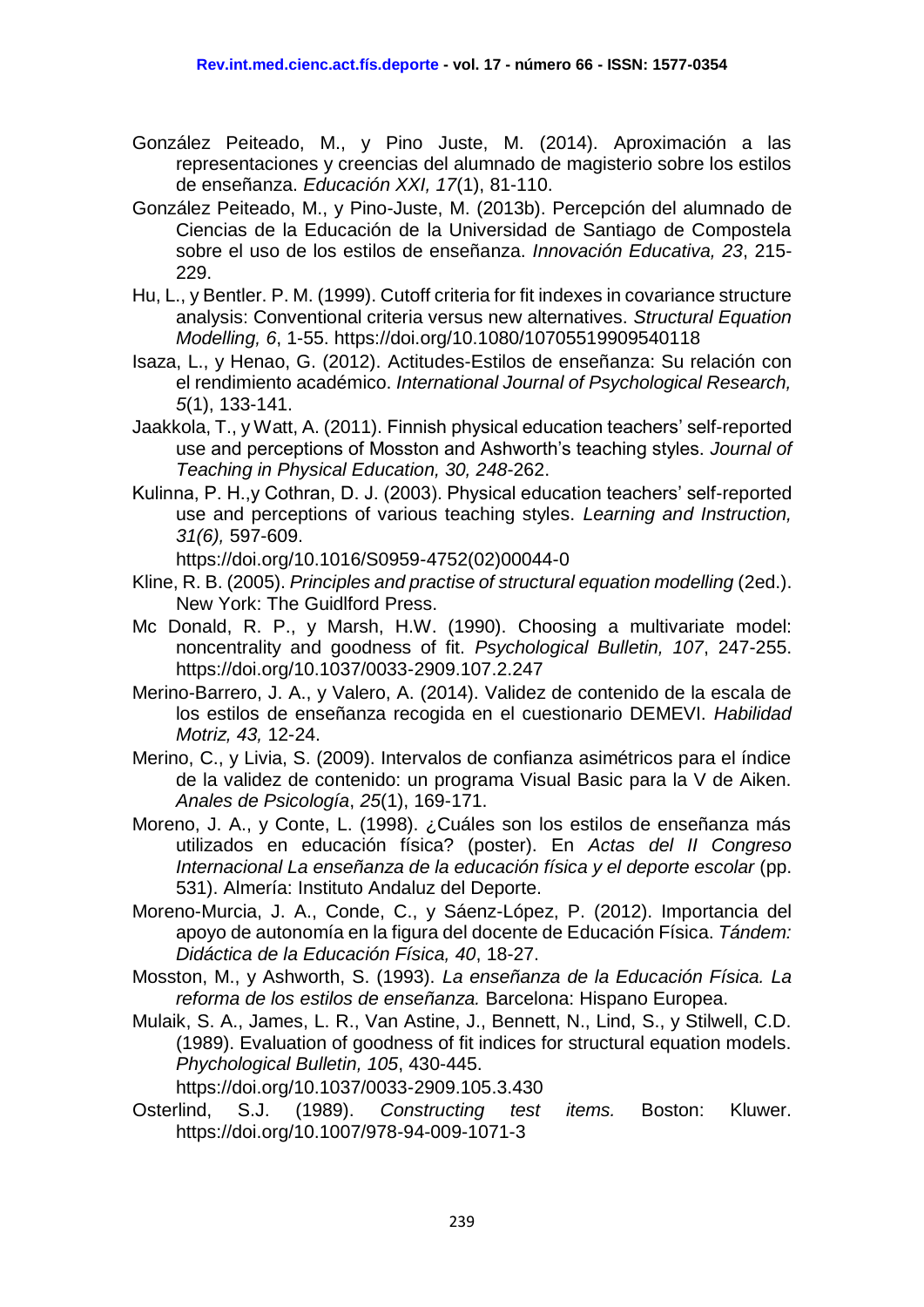Papaioannous, A. (1994). Development of a Questionnaire to measure achievement orientation in physical education, *Research Quarterly for Exercise and Sport*, *65*(1), 11-20.

https://doi.org/10.1080/02701367.1994.10762203

- Sáenz-López, P., Sicilia-Camacho, A., y Manzano-Moreno, J. I. (2010). La opinión del profesorado sobre la enseñanza de la educación física en función del género. *Revista Internacional de Medicina y Ciencias de la Actividad Física y el Deporte, 10*(37), 167-180.
- Sicilia-Camacho, A., y Brown, D. H. K. (2008). Revising the paradigm shift from the "versus" to the "non-versus" notion of Mosston´s Spectrum of teaching styles in physical education pedagogy: a critical pedagogical perspective. *Physical Education and Sport Pedagogy*, *13*(1), 85-108. https://doi.org/10.1080/17408980701345626
- Sicilia-Camacho, A., y Delgado (2002). *Educación física y estilos de enseñanza*. Barcelona: Inde.
- Som, A., Muros, J. J., Pascual, J. M., y Medina, J. (2008). Utilización que hacen los profesores de educación física de enseñanza secundaria obligatoria y bachillerato de los estilos de enseñanza en Granada. *Habilidad Motriz*, *30,* 54-64.
- Syrmpas, I., y Digelidis, N. (2014). Physical education student teacher´s experiences with and perceptiones of teaching styles. *Journal of Physical Education and Sport, 14*(1), 52-59.
- Vincent, J. W. (1995). *Statistics in kinesiology.* Champaign, IL: Human Kinetics.

**Número de citas totales / Total references:** 39 (100%) **Número de citas propias de la revista / Journal's own references:** 1 (2,56%)

**Rev.int.med.cienc.act.fís.deporte - vol. 17 - número 66 - ISSN: 1577-0354**